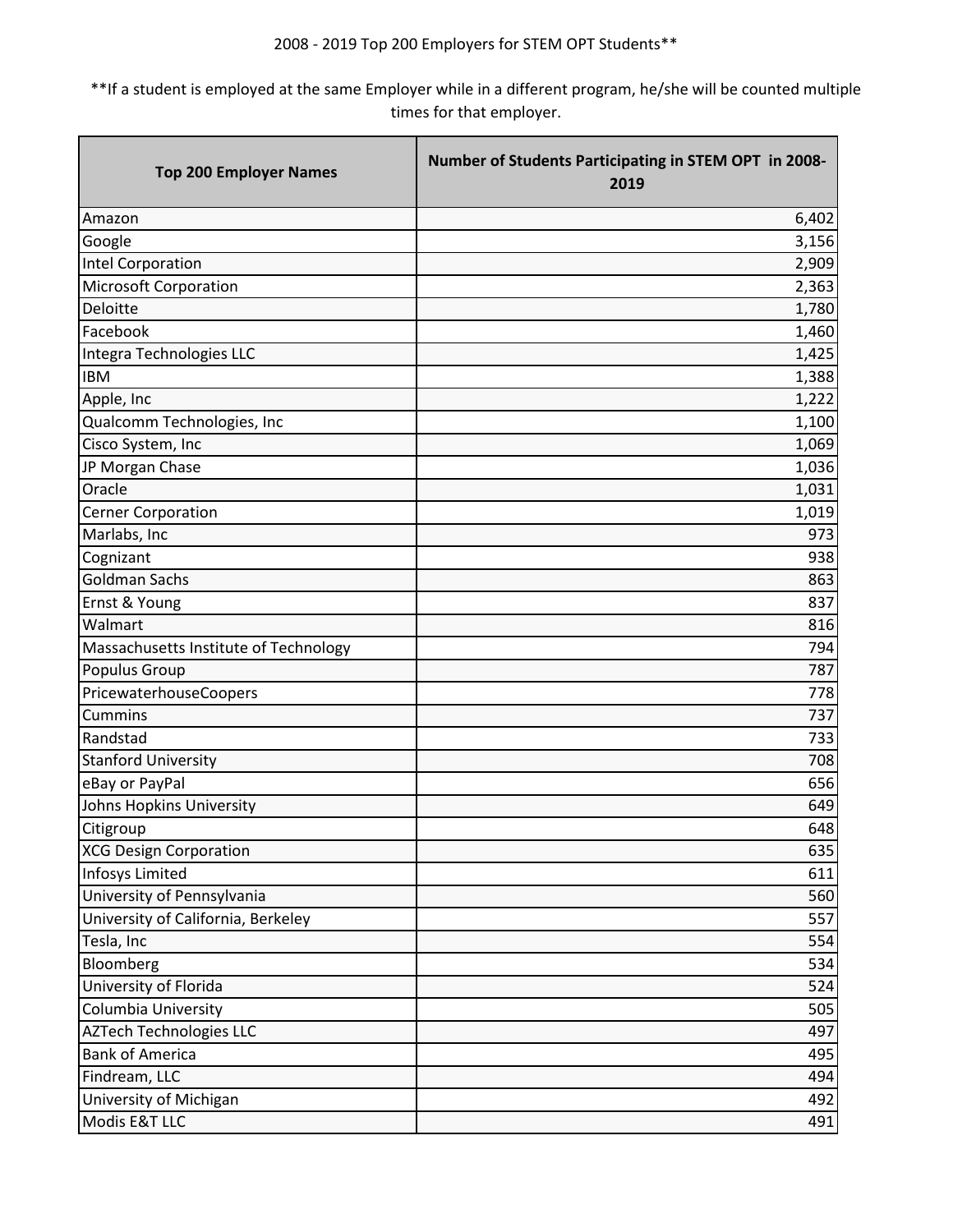| Northwestern University                | 481 |
|----------------------------------------|-----|
| <b>Pioneer Consulting Services</b>     | 478 |
| Capgemini America                      | 476 |
| University of California, Los Angeles  | 464 |
| Antra, Inc                             | 461 |
| Collabera                              | 455 |
| Massachusetts General Hospital         | 445 |
| Wayfair                                | 429 |
| <b>Veridic Solutions</b>               | 425 |
| HCL Global Systems, Inc                | 424 |
| Adecco                                 | 415 |
| Dell, Inc                              | 415 |
| <b>Insight Global</b>                  | 414 |
| National Institutes of Health          | 412 |
| University of Maryland                 | 412 |
| <b>Kelly Services</b>                  | 408 |
| University of Minnesota                | 407 |
| University of Washington               | 402 |
| <b>Apex Systems</b>                    | 401 |
| CG Max Design Corp                     | 395 |
| The Mathworks, Inc                     | 392 |
| Uber Technologies, Inc                 | 389 |
| Collaborate Solutions, Inc.            | 379 |
| Capital One                            | 376 |
| Tellon Trading, Inc                    | 369 |
| <b>Purdue University</b>               | 368 |
| Yahoo                                  | 368 |
| <b>Yale University</b>                 | 366 |
| <b>Baylor College of Medicine</b>      | 354 |
| California Creative Solutions, Inc     | 348 |
| VMWare                                 | 348 |
| Lawrence Berkeley National Laboratory  | 340 |
| Oath                                   | 334 |
| Morgan Stanley                         | 328 |
| Reliable Software Resources, Inc       | 326 |
| Georgia Institute of Technology        | 325 |
| <b>Duke University</b>                 | 318 |
| University of Pittsburgh               | 318 |
| California Institute of Technology     | 312 |
| Egen Solutions, Inc                    | 312 |
| <b>Applied Materials</b>               | 311 |
| LinkedIn                               | 311 |
| University of California, San Diego    | 308 |
| University of California San Francisco | 305 |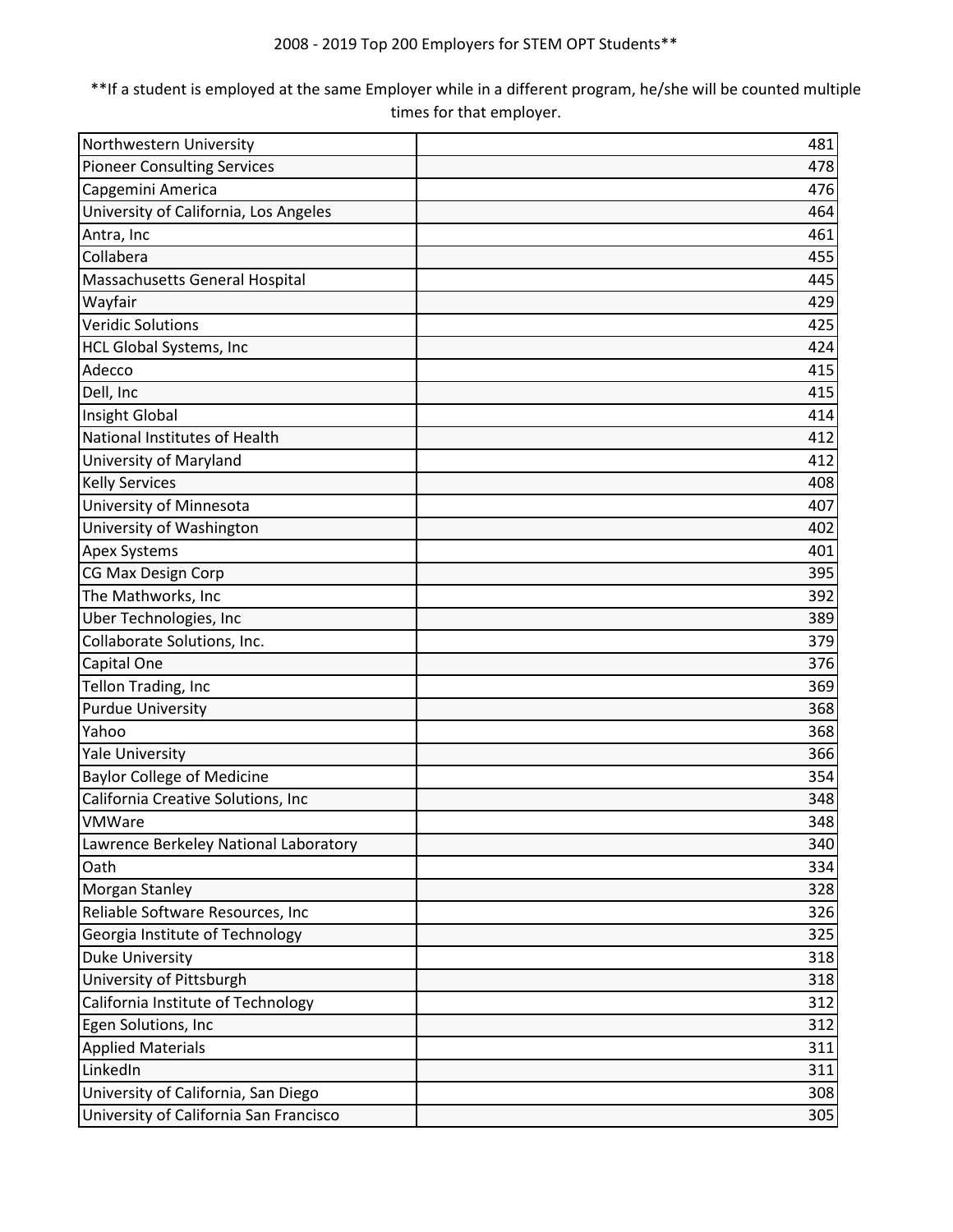| <b>Cornell University</b>              | 301 |
|----------------------------------------|-----|
| <b>E-Giants Technologies LLC</b>       | 301 |
| Samsung Research America               | 301 |
| <b>NVIDIA Corporation</b>              | 298 |
| <b>EMC Corporation</b>                 | 297 |
| Marvell Semiconductor, Inc             | 297 |
| <b>JNIT Technologies</b>               | 284 |
| Expedia, Inc                           | 281 |
| <b>RevereIT LLC</b>                    | 278 |
| University of Southern California      | 277 |
| <b>FedEx Services</b>                  | 276 |
| Aecom                                  | 275 |
| Amensys, Inc                           | 275 |
| Juniper Network                        | 275 |
| Medtronic                              | 271 |
| <b>Nemo IT Solutions</b>               | 271 |
| AVCO Consulting, Inc                   | 269 |
| <b>Rutgers University</b>              | 269 |
| Indiana University                     | 267 |
| Cloud Big Data                         | 266 |
| Michigan State University              | 266 |
| McKinsey & Company                     | 264 |
| Micron Technology, Inc                 | 264 |
| <b>Robert Half</b>                     | 263 |
| Vastika, Inc                           | 263 |
| Synopsys, Inc                          | 255 |
| <b>Hughes Network Systems</b>          | 251 |
| Mercury Systems, Inc.                  | 250 |
| HP, Inc                                | 247 |
| Salesforce                             | 247 |
| <b>KPMG</b>                            | 246 |
| Memorial Sloan Kettering Cancer Center | 246 |
| Advanced Micro Devices, Inc            | 243 |
| Ericsson, Inc                          | 243 |
| Experis US, Inc                        | 240 |
| Ames IT and Numeric Solutions LLC      | 238 |
| Arizona State University               | 238 |
| The Ohio State University              | 237 |
| Artech Information Systems LLC         | 234 |
| <b>Epic Systems Corporation</b>        | 234 |
| <b>Pro-Tek Consulting</b>              | 233 |
| Vanderbilt University                  | 230 |
| <b>LHP Engineering Solutions</b>       | 229 |
| Baanyan Software Services, Inc         | 228 |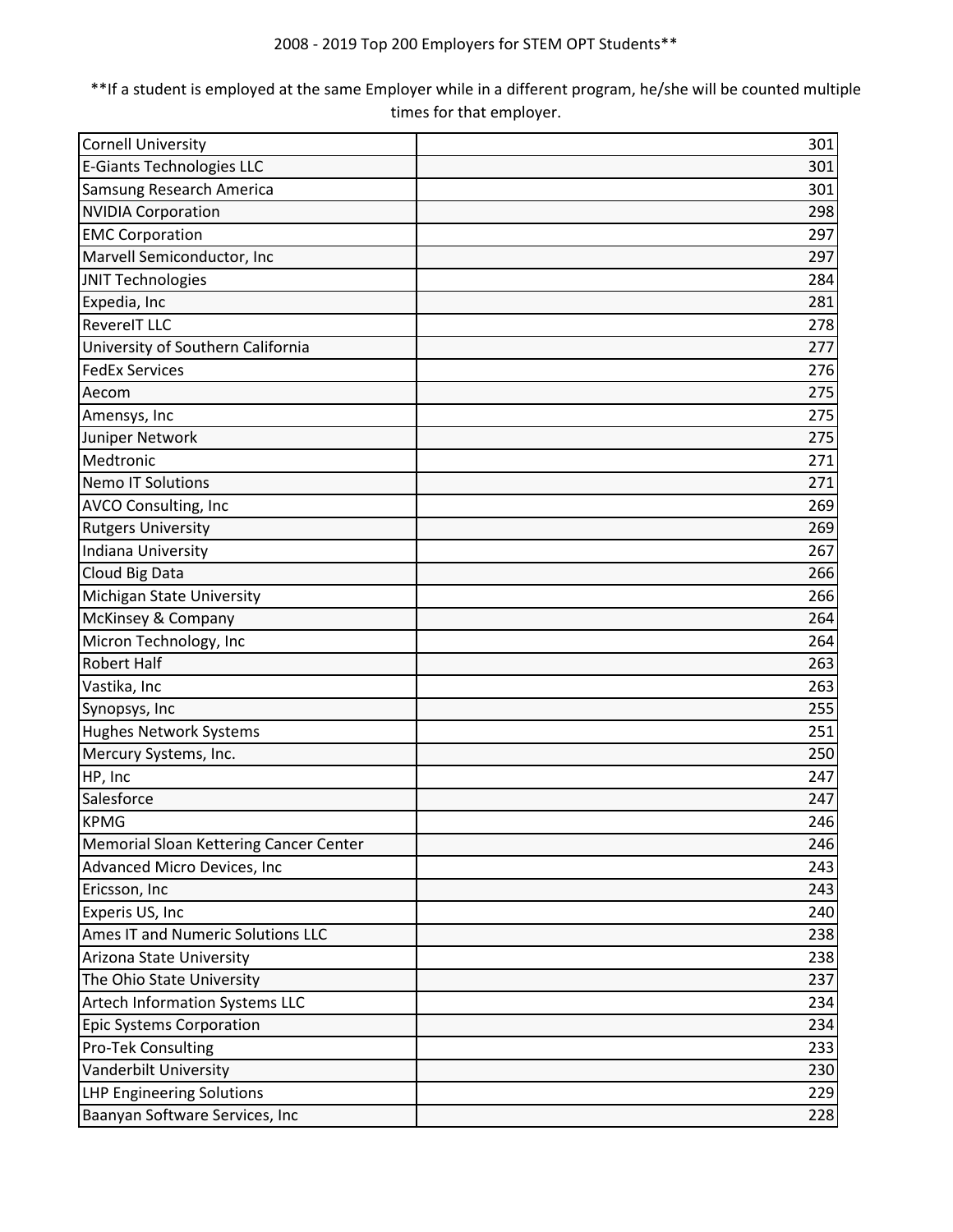| University of California, Davis          | 228 |
|------------------------------------------|-----|
| Adobe Systems Incorporated               | 226 |
| Kforce, Inc                              | 226 |
| IT America, Inc                          | 224 |
| <b>Blackrock</b>                         | 223 |
| Ventois                                  | 223 |
| <b>Tata Consultancy Services Limited</b> | 222 |
| <b>Emory University</b>                  | 219 |
| SAP America, Inc                         | 216 |
| TEKsystems                               | 216 |
| Perficient, Inc                          | 215 |
| <b>Harvard University</b>                | 212 |
| Intuit, Inc.                             | 212 |
| University of Illinois at Urbana         | 211 |
| Vintech Solutions, Inc                   | 210 |
| Brigham and Womens Hospital              | 207 |
| <b>Volt Management Corporation</b>       | 207 |
| American Express Company                 | 206 |
| Mythri Consulting LLC                    | 206 |
| Iowa State University                    | 203 |
| Pennsylvania State University            | 203 |
| University of Utah                       | 202 |
| <b>Charter Communications</b>            | 201 |
| <b>Cambay Consulting LLC</b>             | 200 |
| Citrix Systems, Inc                      | 199 |
| Vsion Technologies, Inc                  | 198 |
| Intone Networks, Inc                     | 197 |
| Anjaneyap, Inc                           | 195 |
| Sriven Systems of TX, Inc                | 195 |
| University of Chicago                    | 194 |
| Aptiv                                    | 193 |
| Epitec Inc                               | 193 |
| Microinfo, Inc                           | 193 |
| NetApp, Inc                              | 192 |
| Vyzer Solutions, Inc                     | 191 |
| Arecy LLC                                | 190 |
| <b>EASi LLC</b>                          | 190 |
| UT Southwestern Medical Center           | 190 |
| ServiceNow, Inc                          | 188 |
| North Carolina State University          | 187 |
| Philips                                  | 187 |
| <b>Validation Associates LLC</b>         | 186 |
| Akamai Technologies, Inc                 | 185 |
| PVR Technologies, Inc                    | 184 |